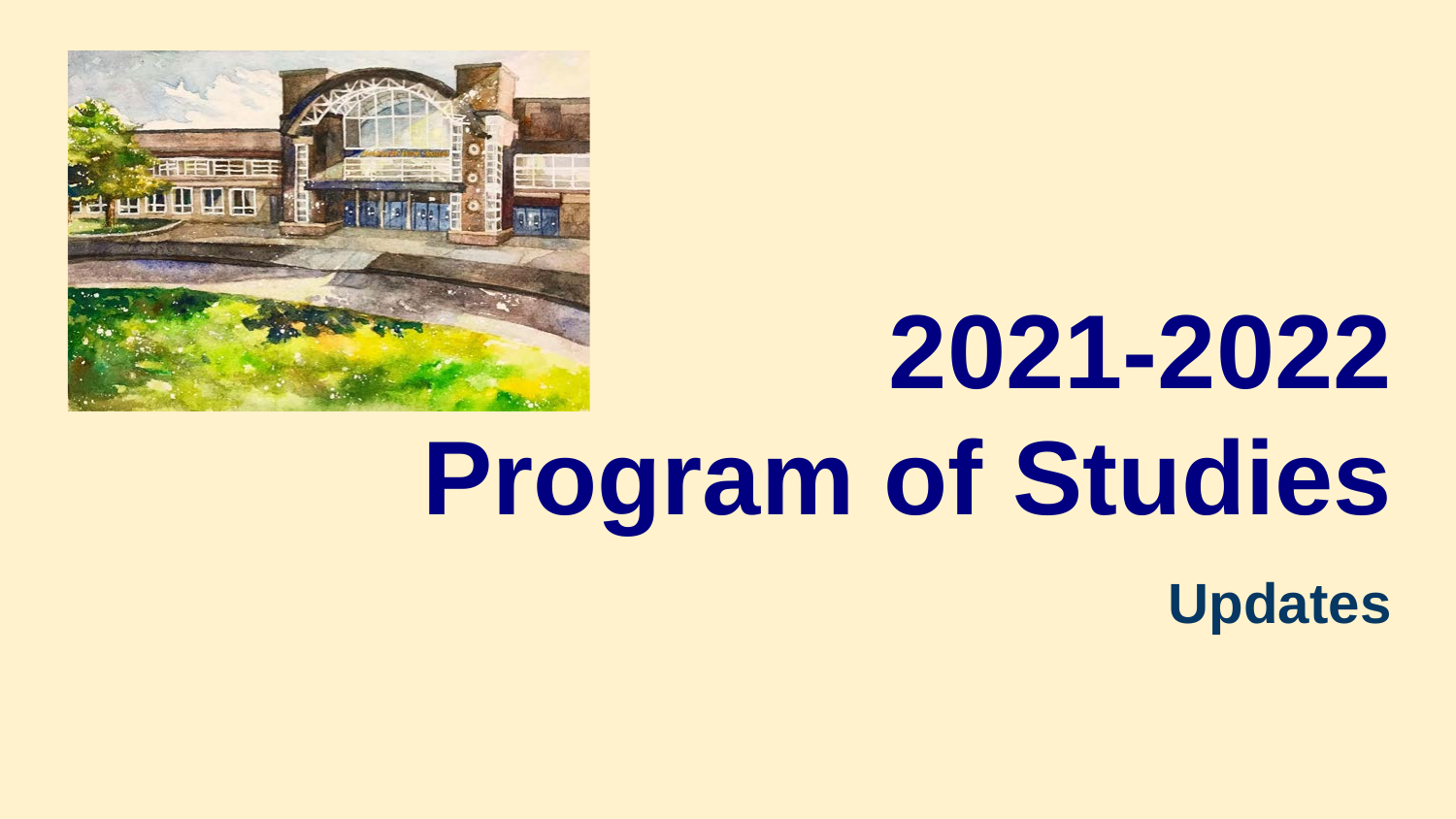We offer students (and faculty) a wide range of resources, classes, and shared spaces to explore, collaborate, and create. The Learning Innovations faculty offer classes in **Global Business**, and **Video-Media Communications**, **Research and Design/Engineering**, and **Digital Information Systems/Computer Science**. Our work is housed in the AHS library which includes thousands of print and digital texts, along with our IDEAStudio (fabrication space), the Robotics club, the advanced research CAPStone projects, and the Global Pathways Scholars program.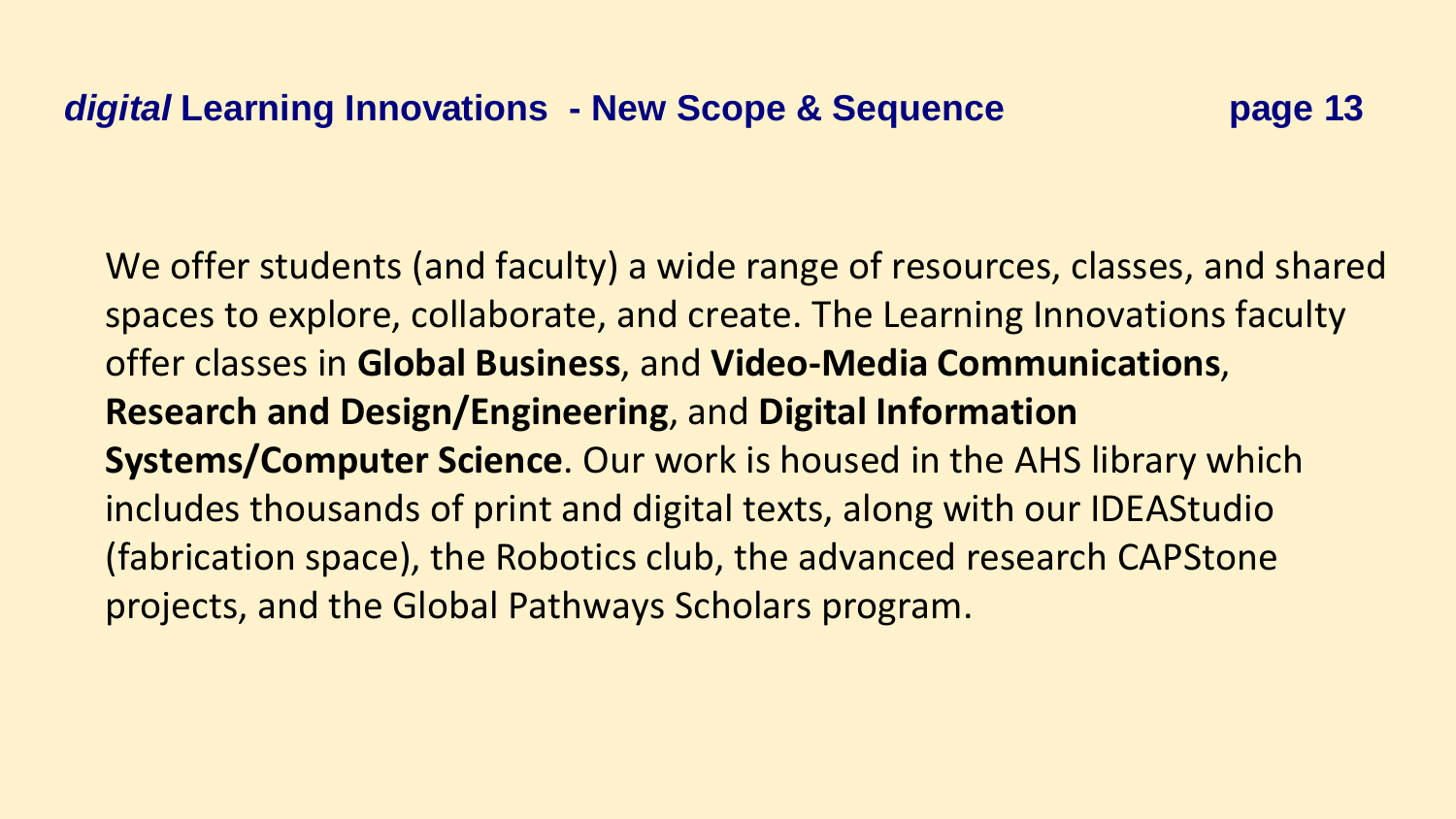#### **DL110 Intro to Business Unleveled .5 Credit**

*(formerly known as Marketing pg. 13***)**

This introductory course explores the dynamic world of business. Students will develop an understanding of a variety of business functions and of the importance of ethics and corporate social responsibility. This course builds a foundation for further studies in business and helps students develop the business knowledge and skills they will need in their everyday lives.

*Overview of Topics Include:*

- **Accounting and Finance**
- **Social Media Marketing**
- **Human Resources**
- **Production, Products, Pricing**
- **Entrepreneurship**
- **Business Law**

Students will engage in creative collaboration through project-based learning experiences.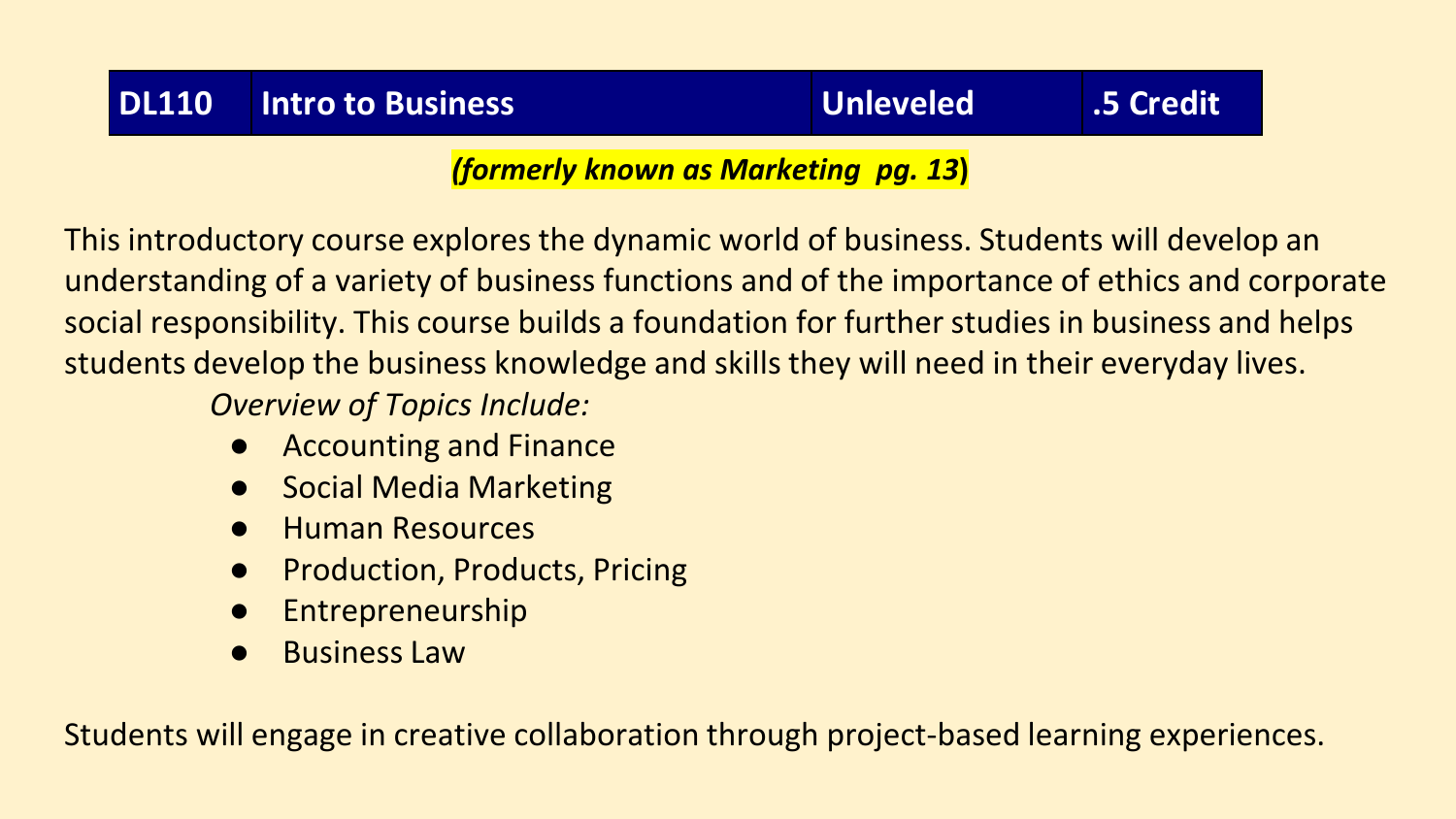### **DL400 User Experience (UX) Design Unleveled .5 Credit**

#### *(formerly known as Web Design pg, 14*

Think about your favorite app or video game - what makes it successful? Is it how easy it is to navigate? How does it make you feel? Or maybe you just love how the layout of the information? All of these questions and more are explored through User Experience (UX) Design.

UX design is the process used to create products and services, including apps and games, that provide meaningful and positive experiences to users. "User experience" encompasses all aspects of the user's interaction with the company, its services, and its products.

#### *Topics will include:*

- Cognitive Psychology of Human-Computer Interaction (HCI)
- User-Centered Research Methods and Business Strategy
- 5 Elements of UX including Interaction Design, Information Architecture and Visual Design
- The User Experience of Virtual Reality and Virtual Worlds
- Prototyping with collaborative design apps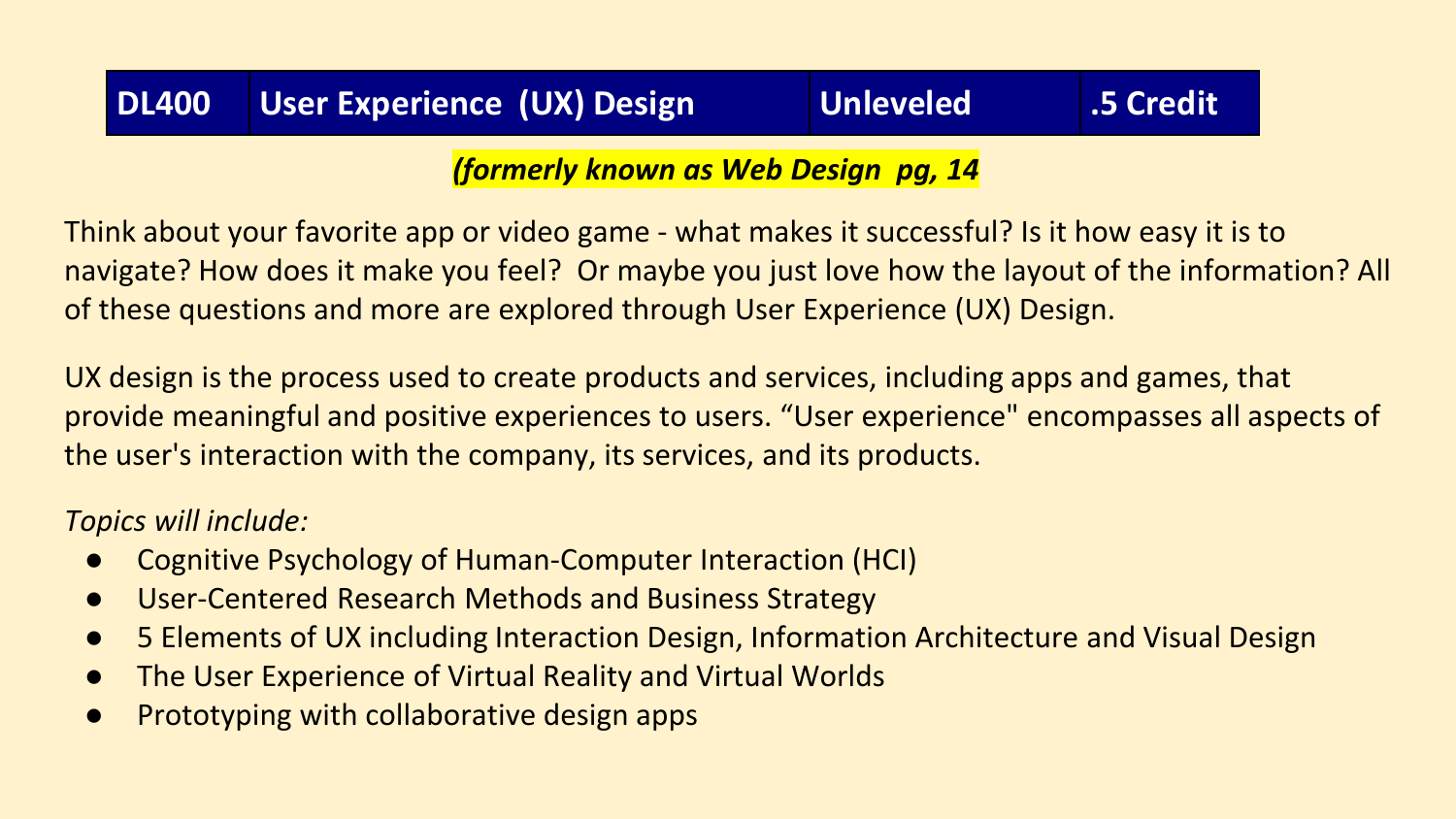#### **DL100 Social Entreprenuership Unleveled .5 Credit**

*(formerly known as Entrepreneurship pg.14 )*

Social Entrepreneurship is all about developing ideas and launching organizations that strive to advance social change through innovative solutions. It is the business of making the world a better place!

#### *Topics will include:*

- A Design Thinking Approach to developing social innovations
- A comprehensive research approach including interviews, surveys and secondary research
- Speech outlines for visually appealing persuasive presentations and communication strategies
- Interactive business planning and project management with data-driven, collaborative apps and documents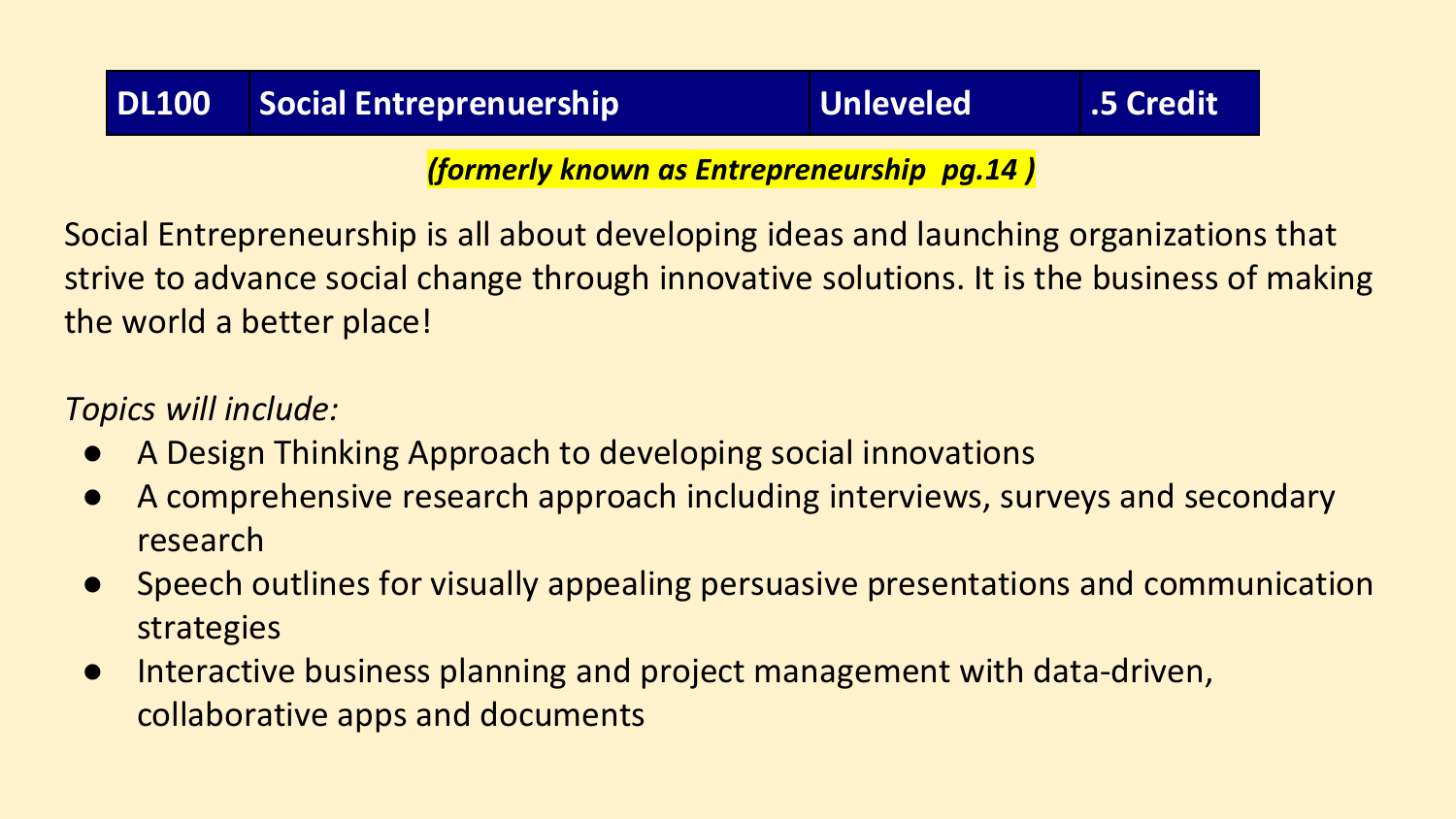#### *(formally Exploring Engineering II: Energy and Electronics pg. 16)*

The AHS Green Energy Engineering Lab (G-lab) enables students to dig into our world's need for electricity and provides an introduction to cutting edge green engineering and design with a focus on the development of green energy sources and their usage for meeting society's growing energy needs. A series of topic-specific workshops provide a balance between weekly, guided seminars on 'green' topics and hands-on design challenges utilizing the Engineering and Design Process (EDP). Students will become familiar with the [Global Goals for Sustainable Development t](https://www.globalgoals.org/)hrough hands-on, design driven projects, will explore how various energy sources (wind, solar, hydro-electric, geothermal, biomass) are used to create electricity, and how that electricity is stored and transmitted.

**G Lab is an introductory course designed for 9th and 10th grade students but open to any student with an interest.**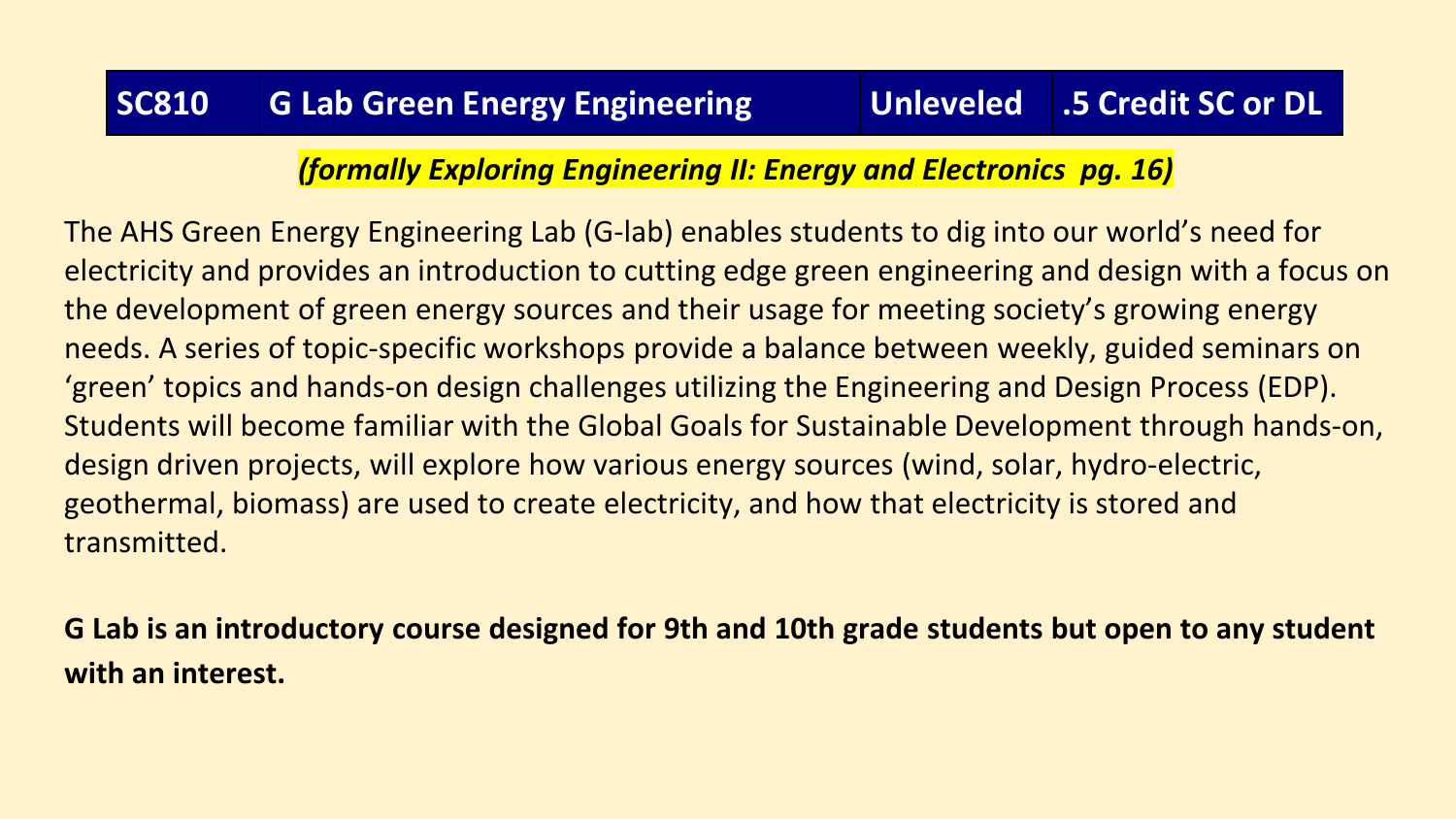#### *(formally Exploring Engineering - Robotics pg. 16)*

The R Lab offers students the opportunity to explore the growing field of robotics. Students will apply the engineering design process while designing, constructing, and programming VEX robots that have the capacity to manipulate a variety of objects and perform various functions. Can your robot pick up a grape without crushing it? Can your robot carry either a lightweight container or a heavy football without toppling over? Can your robot perform these tasks faster than the robots of other teams without burning out your battery? In the RLab, students will investigate these questions and many others. Along the way, students will learn the basic components and building blocks of robots including motors, gears, drive trains, manipulators, controllers, and sensors. In addition to building robots to perform specific tasks and functions, students will explore the broad scope of robotic applications in the world today. Design challenges are a regular component of the course.

**R Lab is an introductory course designed for 9th and 10th grade students but is open to any student with an interest.**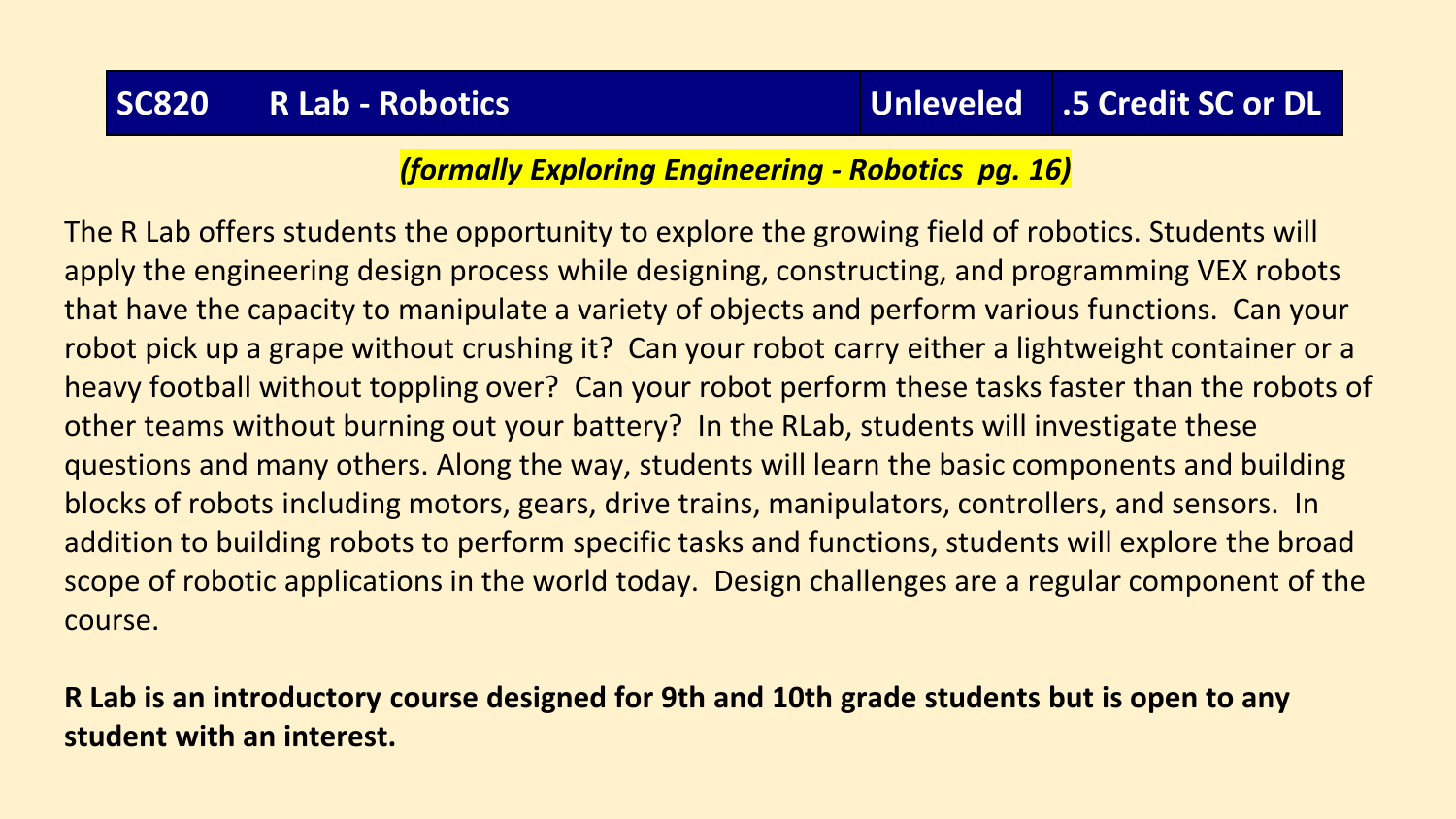| <b>SC801</b> | <b>Exploring Civil &amp; Mechanical Engineering</b> | <b>Honors</b>       | <b>.5 Credit SC or DL</b> |
|--------------|-----------------------------------------------------|---------------------|---------------------------|
| <b>SC802</b> | <b>Exploring Civil &amp; Mechanical Engineering</b> | <b>College Prep</b> |                           |

#### *(formally Exploring Engineering I: Mechanical and Civil pg.17)*

This course is a research and project-based exploration of the critically important fields of mechanical and civil engineering. The course begins with the development of a deeper understanding of the engineering process as used in all related fields and its use in solving problems and improving both products and processes that benefit us. Similarities and differences between the work of mechanical and civil engineers is explored as are the types of challenges addressed by each engineering field. Students working in small groups will employ design thinking principles to brainstorm, plan, build, test, and redesign each solution developed in response to a variety of design challenges. Projects may include the construction of a Rube-Goldberg device, mechanical and civil engineering design challenges, and other related projects. Collaboration and communication skills will be enhanced as students conduct independent research, engineer and present their projects, and work successfully in teams. Project development and construction may include the use of our digital fabrication tools such as 3-D printers and CNC machines, as part of our IDEAStudio**.**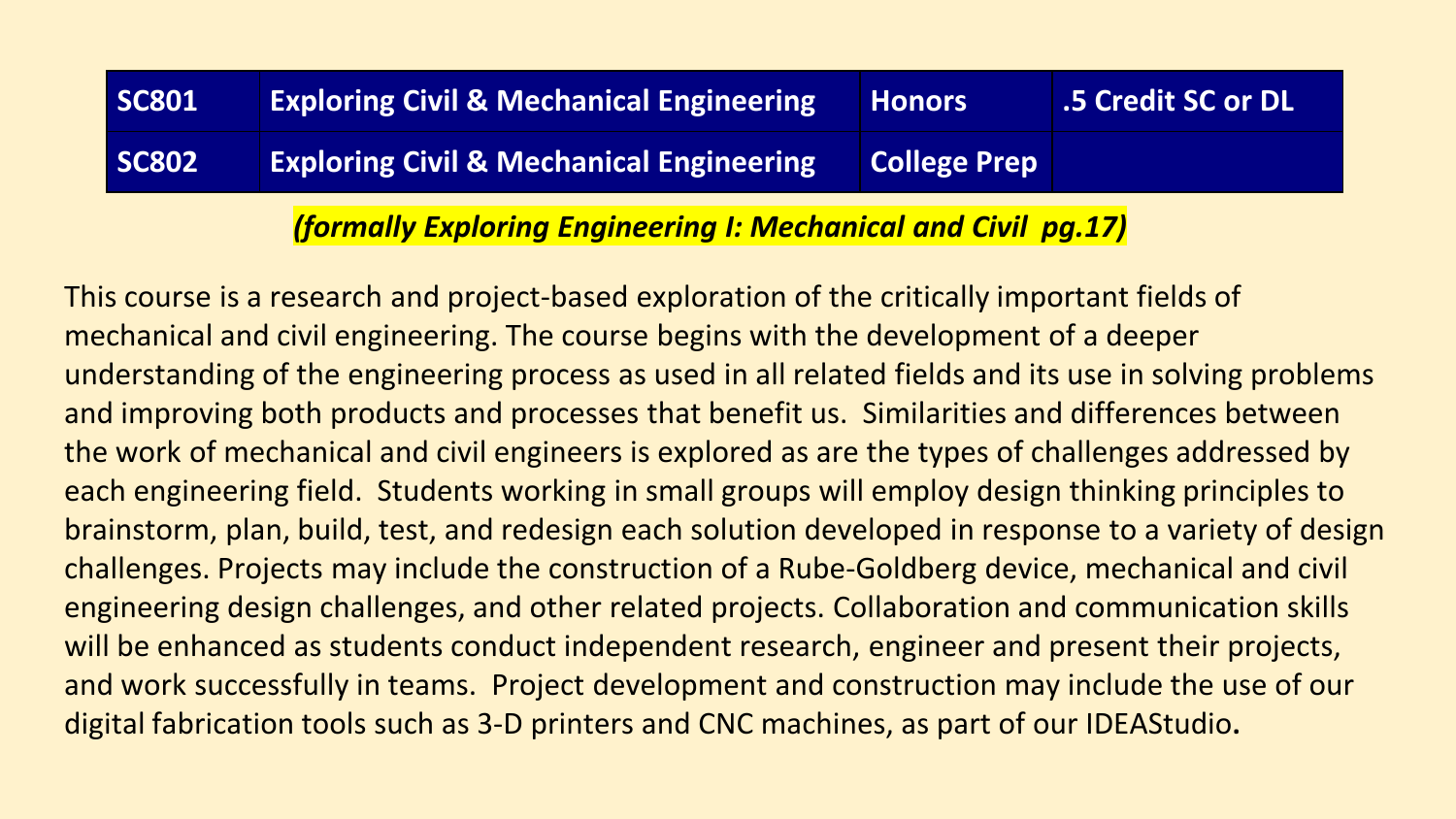## **English Language Arts**

- **Removed the college prep/level 3 academic level**
- **Removed Dominant Ideas**
- **Removed Journalism Literary Non-Fiction**
- **New Course Offering \*\*\* Graphic Novel**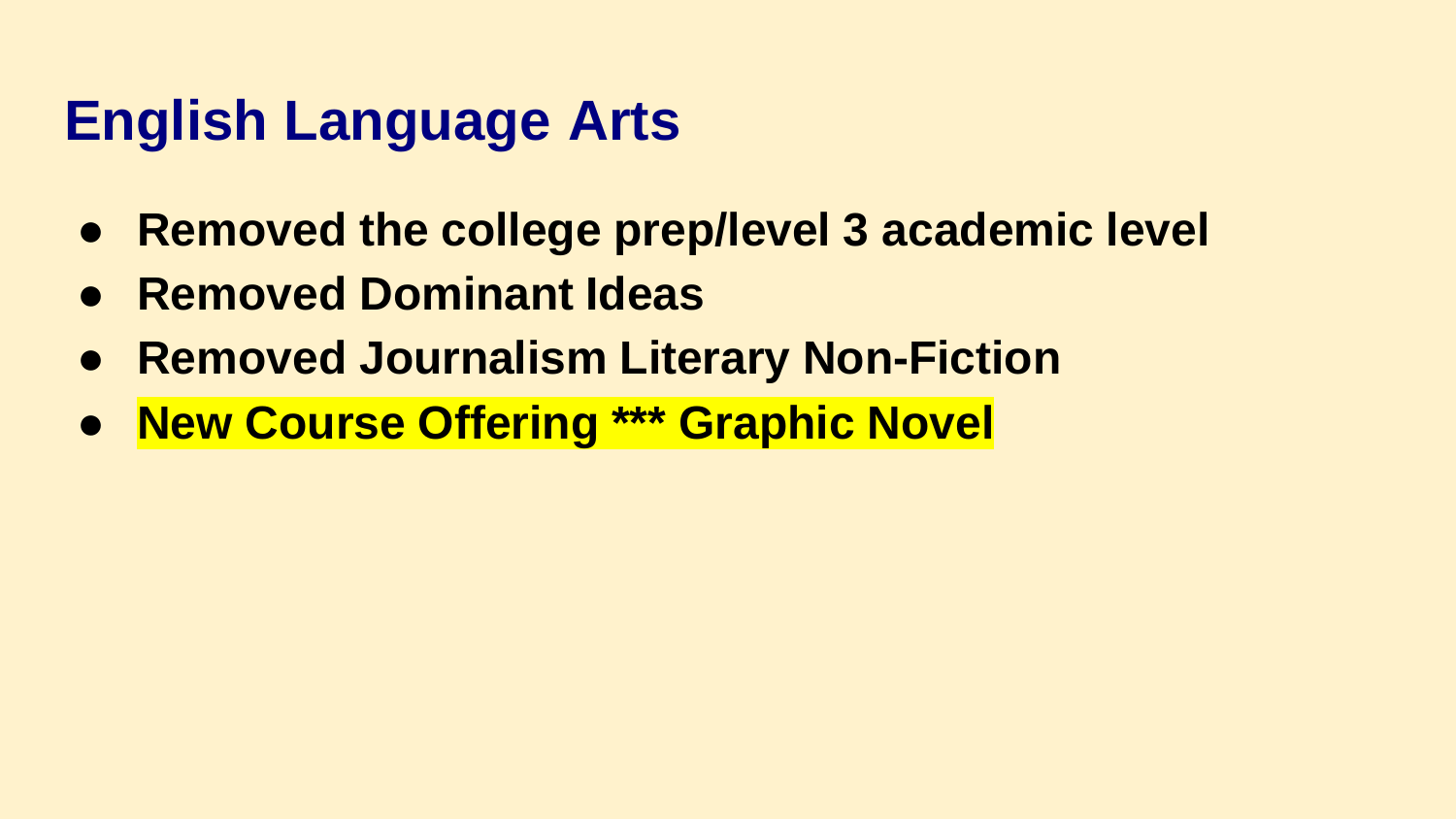| <b>EN281</b> | <b>Graphic Novel</b> | <b>Honors</b>                | 1 Credit |
|--------------|----------------------|------------------------------|----------|
| <b>EN282</b> | <b>Graphic Novel</b> | <b>College Prep</b> 1 Credit |          |

**Seniors in The Graphic Novel will continue to develop their reading, writing, speaking and listening, and critical thinking skills through a deep exploration of the unique form of comics. They will explore the essential questions specific to the course as well as those that frame all courses. Students will learn about the history and evolution of comics and will read criticism of both the form and of specific works. This context will frame their understanding of the emergence of this form as a dominant mode of storytelling in the 21st century. In addition, the course will look at the popularity of various genres within the form. Students will trace significant great ideas across multiple influential works and will focus on the relationship between form and content as a significant way to understand comics. Students will develop their collaboration skills by working with peers on multiple assignments and projects. Students will apply their learning in the second half of the year in an independently-lead synthesis project.**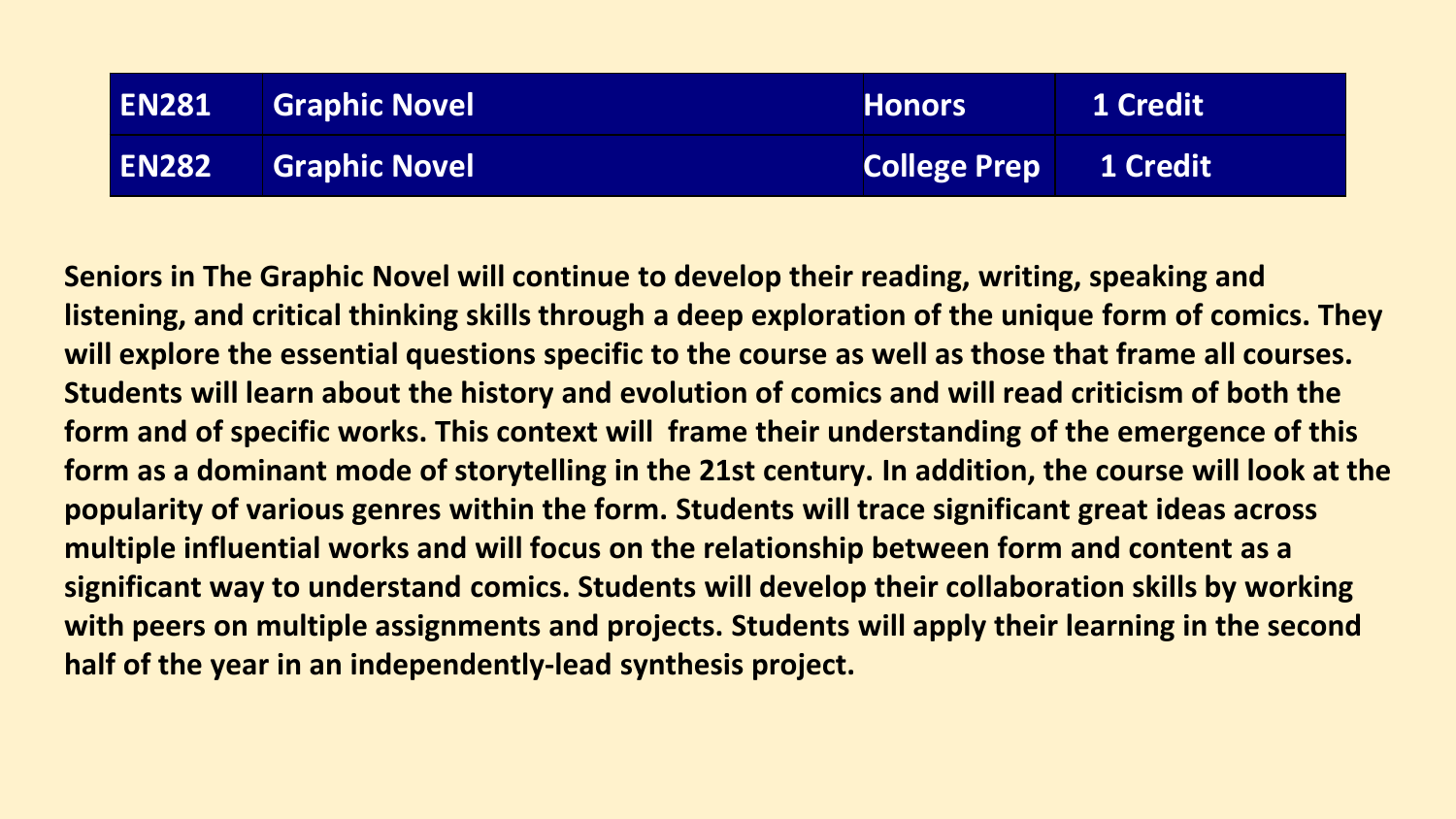### **Fine Arts**

- **Removed Survey of Music**
- **Removed Recycled Instruments**
- **Removed Exploring Percussion**
- **New Course Offering\*\*\* Beginning Instruments**

**pg. 33**

- **New Course Offering \*\*\*Rock and Pop Ensembles pg. 33**
- **New Course Offering\*\*\* Gold N'Blues A Cappella pg. 36**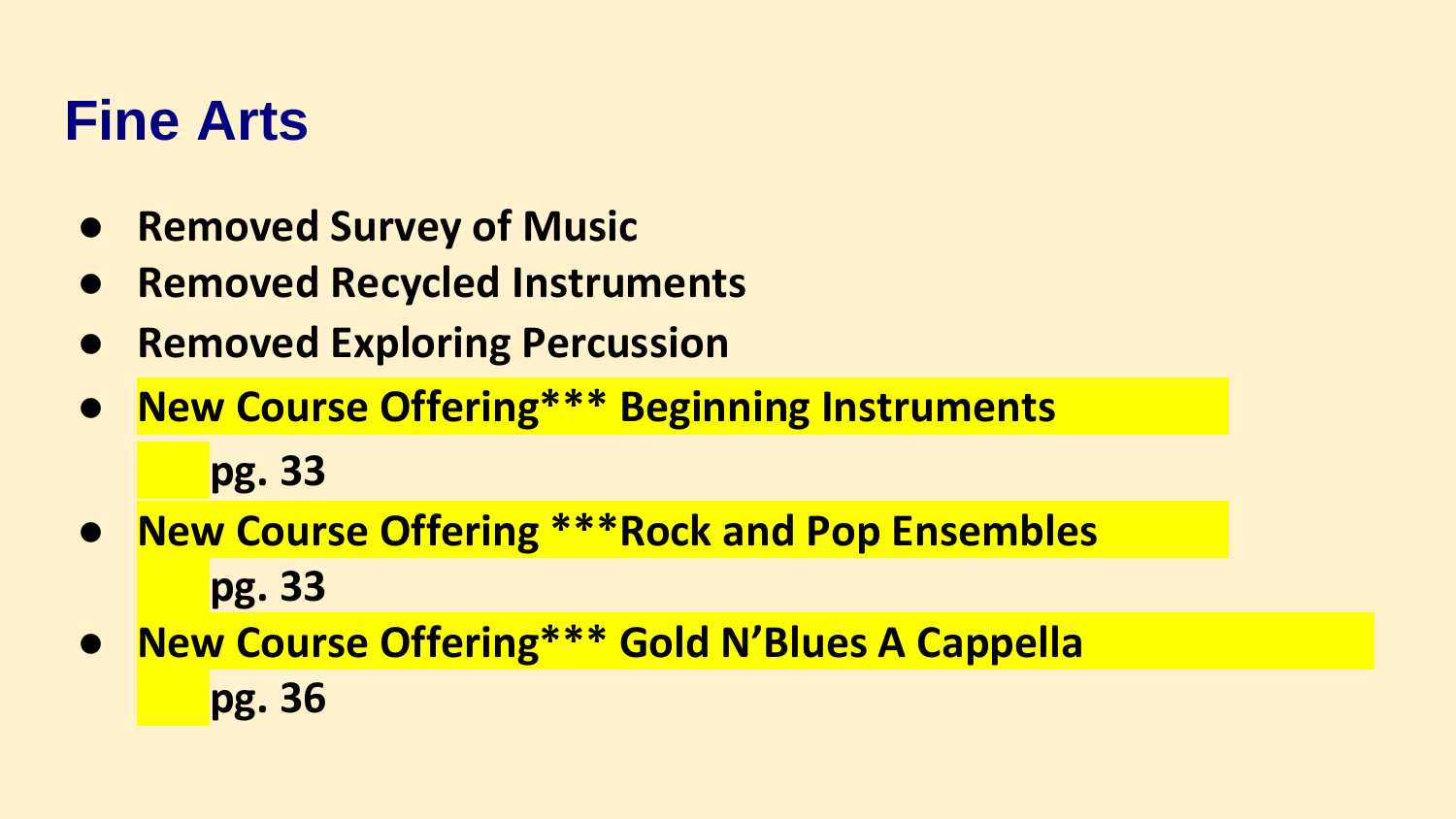This course is designed to allow high school students (9-12) with minimal or limited training to begin playing an instrument. This course allows students who wish to learn *any* instrument with personalized instruction: wind, brass, percussion, guitar, strings, ukulele, and keyboard. Students will learn some basic theory and performance skills. If you previously played a concert band or string instruments in earlier grades, this is an opportunity to relearn or get reacquainted. Open to Grades 9-12.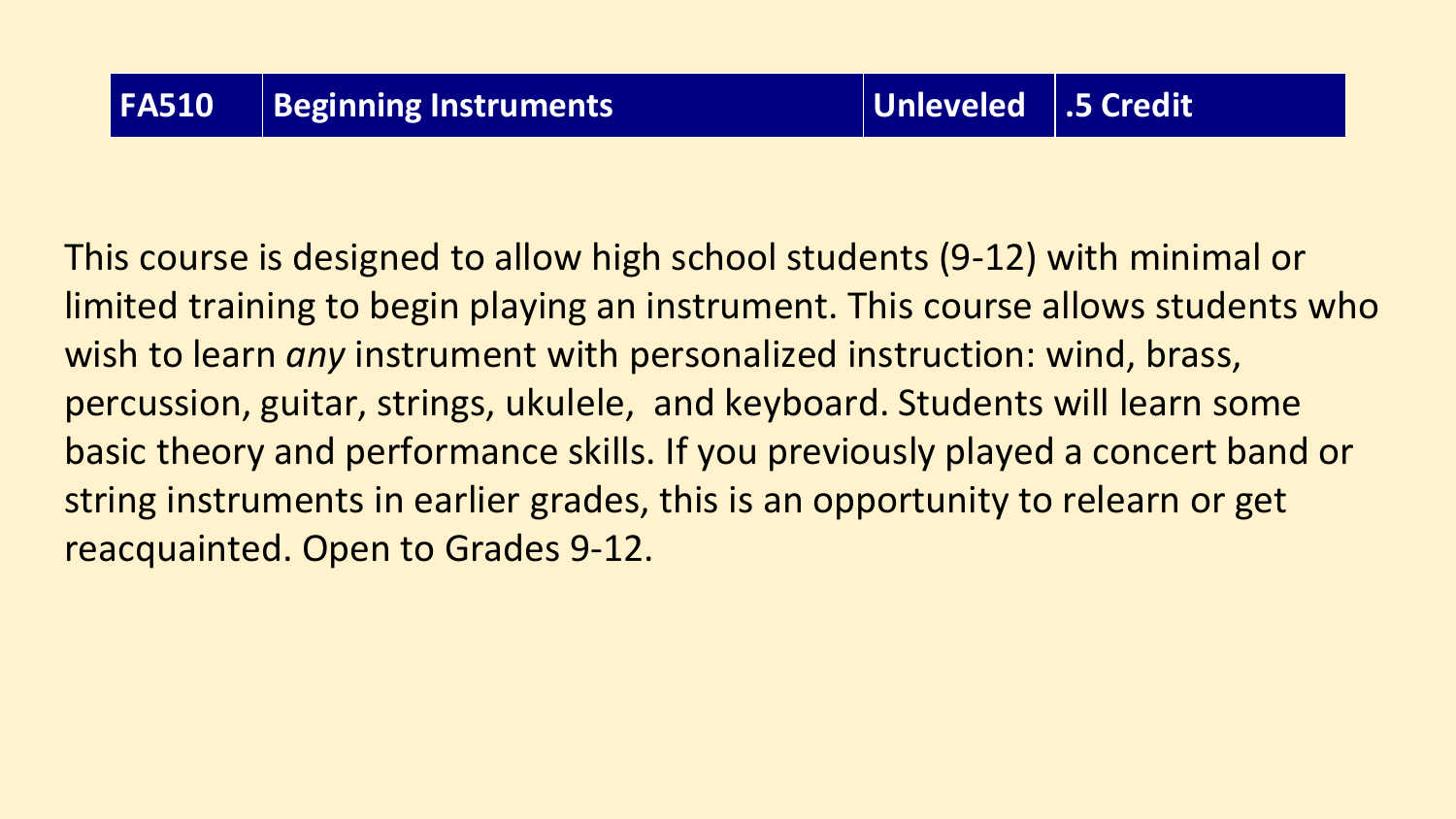For students with at least one year of instrumental experience, this course is designed to help students gain proficiency in playing in small groups. Students may enroll in this course if they have experience playing guitar, piano, ukulele, drums, bass, or any non-traditional concert or stringed instruments. Students will be assigned an ensemble based on experience and instrumentation and work towards performing in concerts and community events. Students will have the freedom to explore musical styles, genres, and repertoire. Open to Grades 9-12.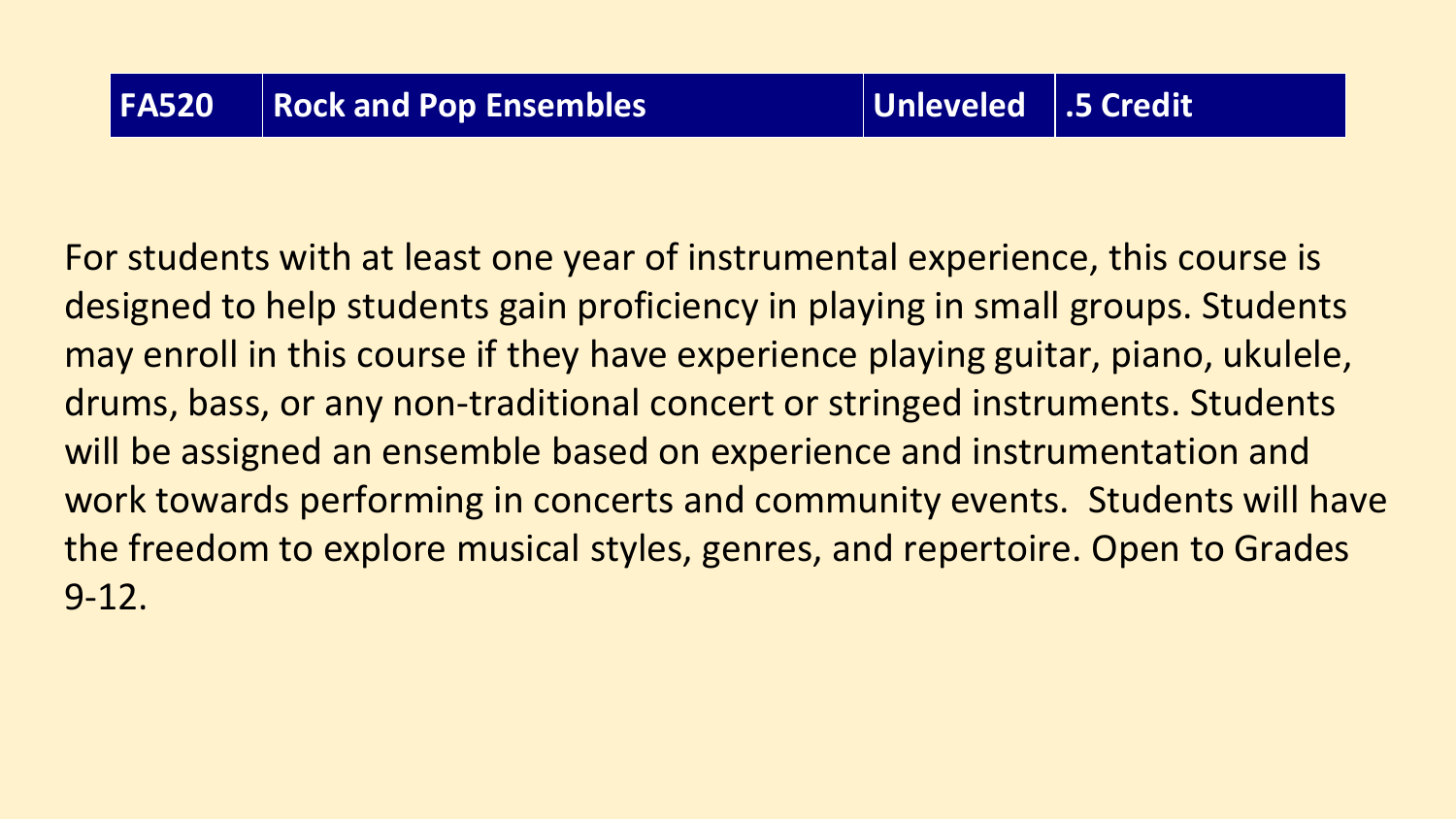Gold n'Blues is Andover High's audition-only A Cappella group. Students develop their skills as musicians and vocal techniques through A Cappella and pop repertoire. A Cappella students rehearse weekly and perform in yearly competitions and festivals. Attendance and participation in all rehearsals and performances will be required to receive a passing grade. **Students should not request this course on their Course Selection Sheet; they will be assigned after group selection. It is strongly encouraged that students be enrolled in Concert or Chamber Choir.**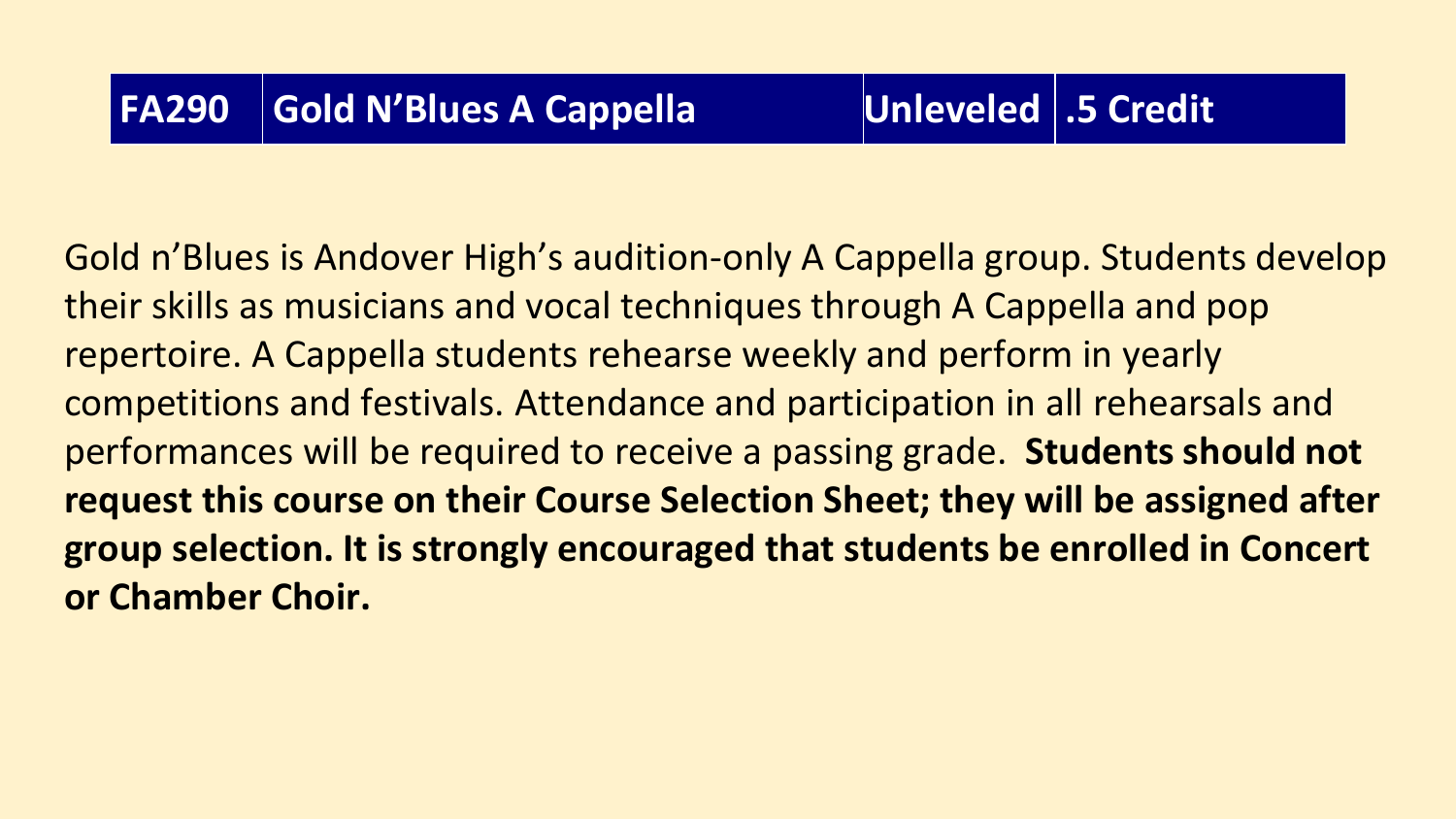### **Math Department**

- **Removed ~ College Review Math**
- **New Course Offering\*\*\* Intro to Data Science by Parage Press, 48**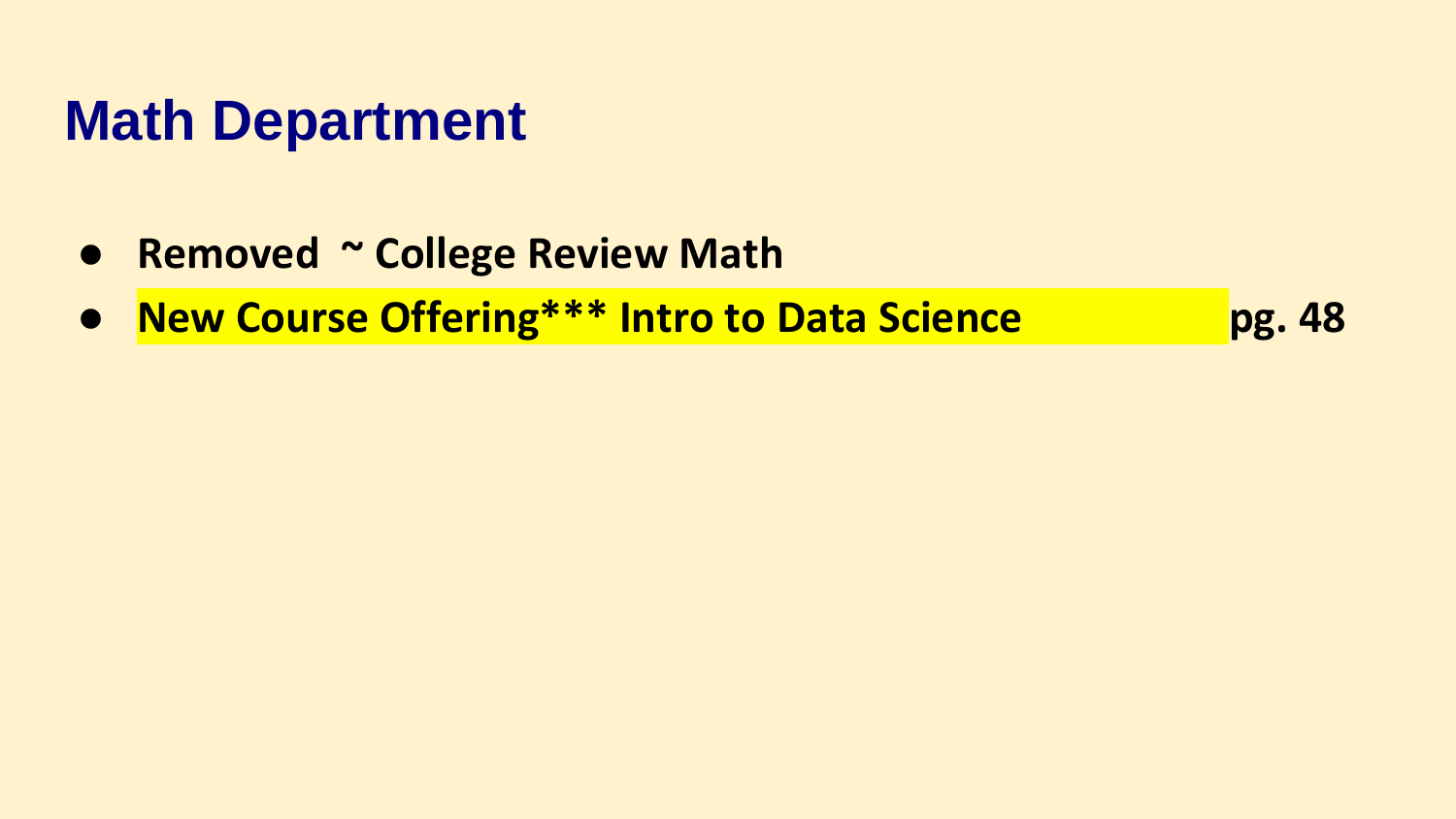| <b>MA981</b> Intro to Data Science | <b>Honors</b>                 | 1 Credit |
|------------------------------------|-------------------------------|----------|
| <b>MA982</b> Intro to Data Science | <b>College</b><br><b>Prep</b> | 1 Credit |

Introduction to Data Science (IDS) is a new course designed to teach students to reason with, and think critically about data. The Common Core State Standards (CCSS) for High School Statistics and Probability relevant to data science are taught along with the data demands of good citizenship in the 21st century. Additionally, IDS provides access to rigorous learning that fuses mathematics with computer science through the use of R/RStudio, an open-source programming language/environment that has long been the standard for academic statisticians and analysts in industry. **Prerequisite: Minimum grade of B in CP Algebra II**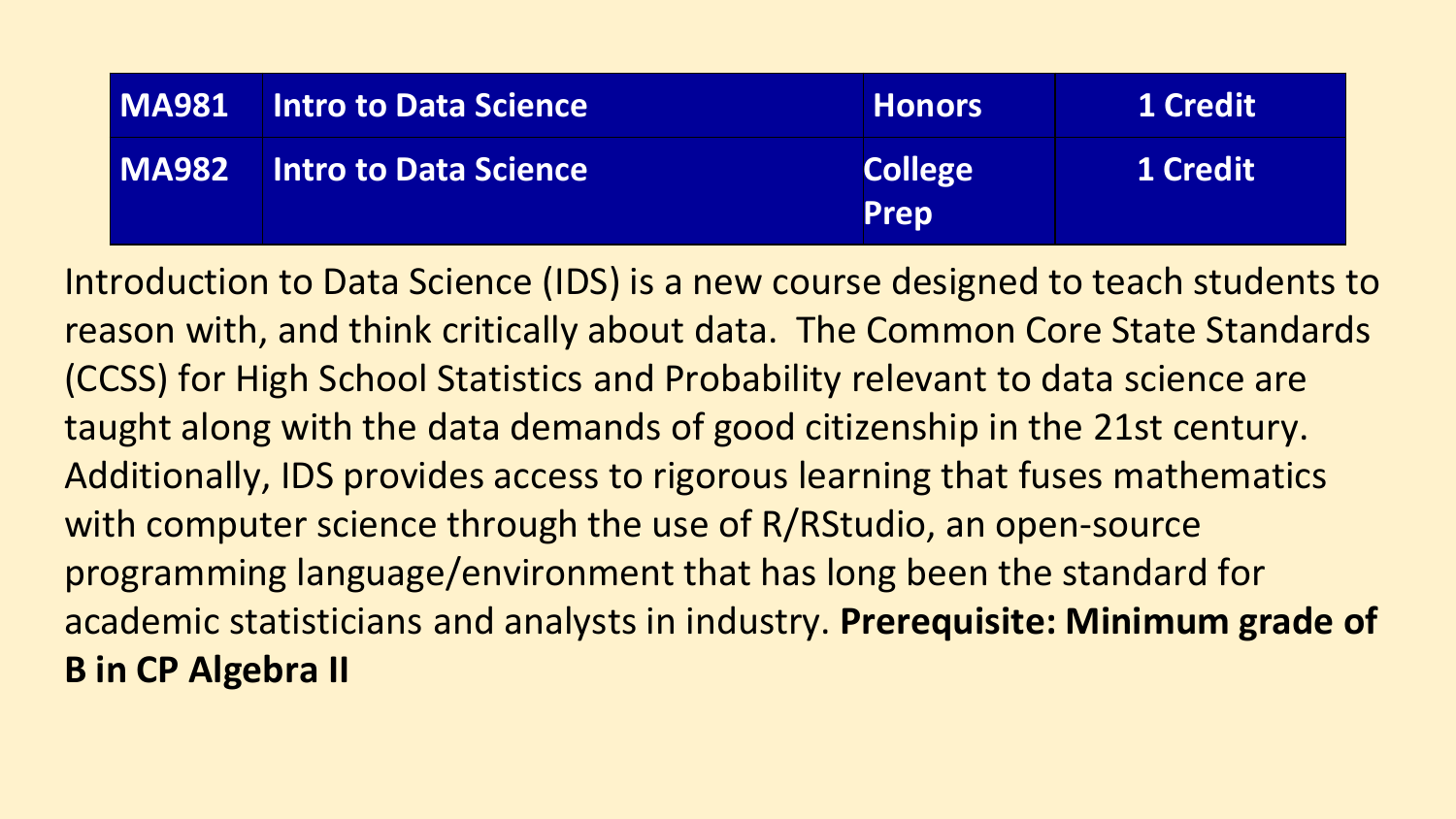### **Science and Engineering Department**

- **New Course Offering\*\*\* AP Physic C Mechanics pg. 66**
- **Revamped Engineering Course Offers**

**pgs. 67**

- **Exploring Civil & Mechanical Engineering**
- **G Lab - Green Energy Engineering**
- **R Lab - Robotics**
- **Removed Engineering Externship**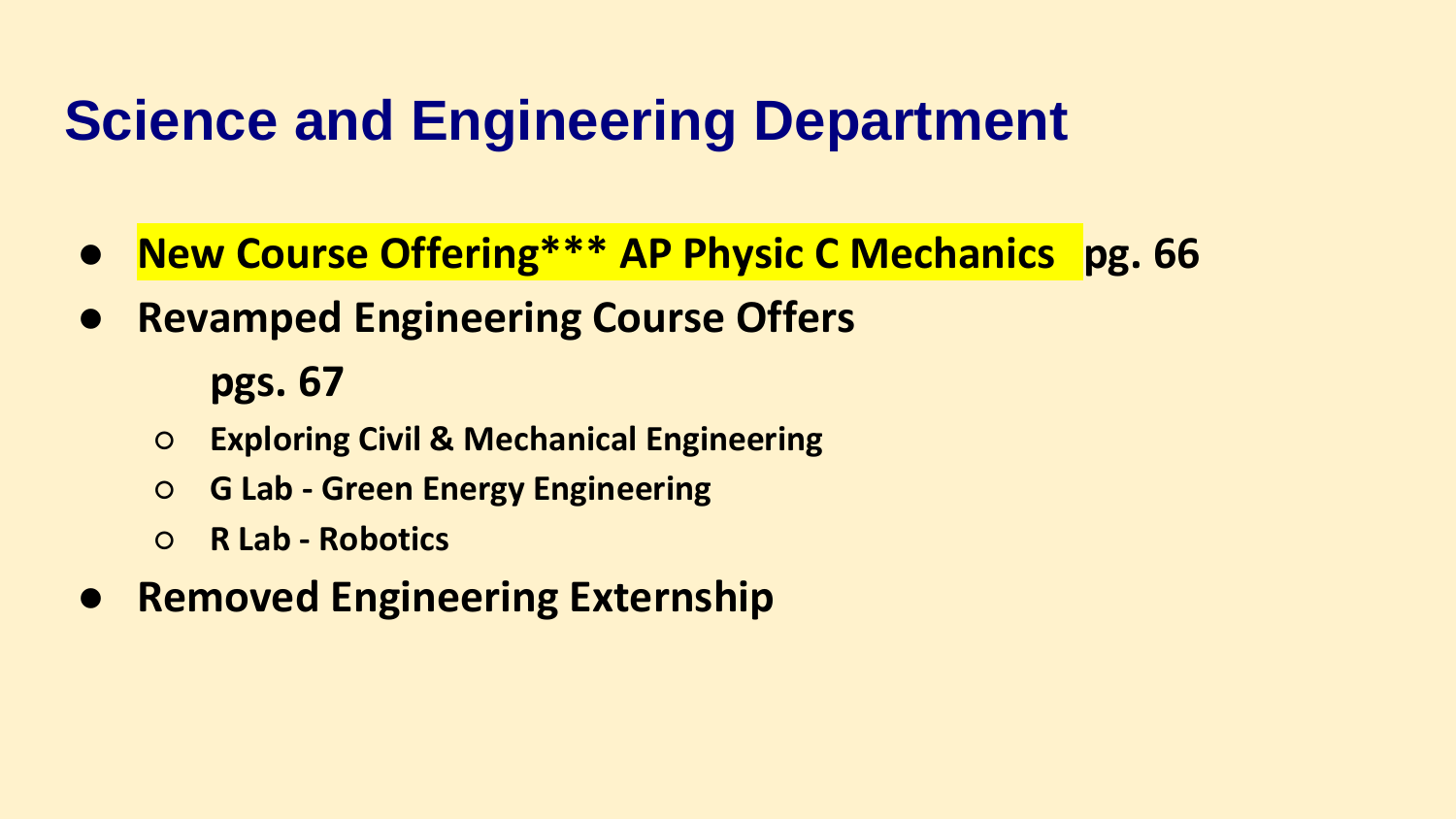AP Physics C - Mechanics is a full-year, calculus-based, college-level physics course, especially appropriate for students planning to specialize or major in one of the physical sciences or engineering. Students cultivate their understanding of physics through classroom study and activities as well as hands-on laboratory work as they explore concepts like change, force interactions, fields, and conservation. All enrolled students are expected to pick up a textbook and the summer assignment before leaving school in June. Enrolled students will take the AP Physics  $C -$  Mechanics exam in May.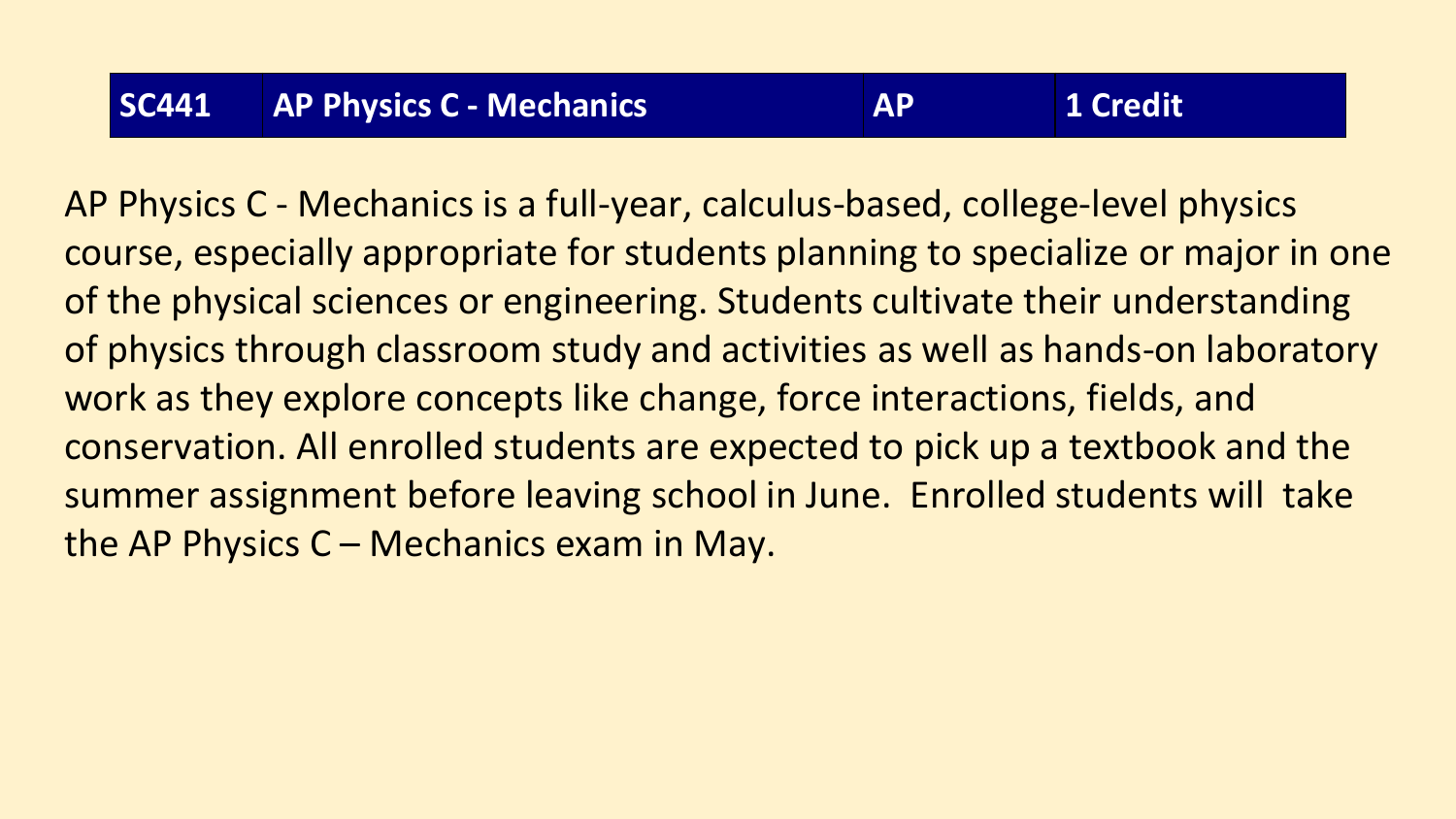### **6-12 Engineering/Design Sequence**

Grade 6 - **Introduction to Engineering and Engineering Design Process**

Grade 7 - **Design and Construction of Smart, Green Houses**

Grade 8 - **Designing Solutions and Coding with Lego Mindstorms**

Grades 9/10 - **G Lab - Green Energy Engineering I Lab - Innovation Lab R Lab - Robotics Lab**

Grades 11/12 - **Exploring Mechanical and Civil Engineering Senior Capstone Project (in area of engineering or design)**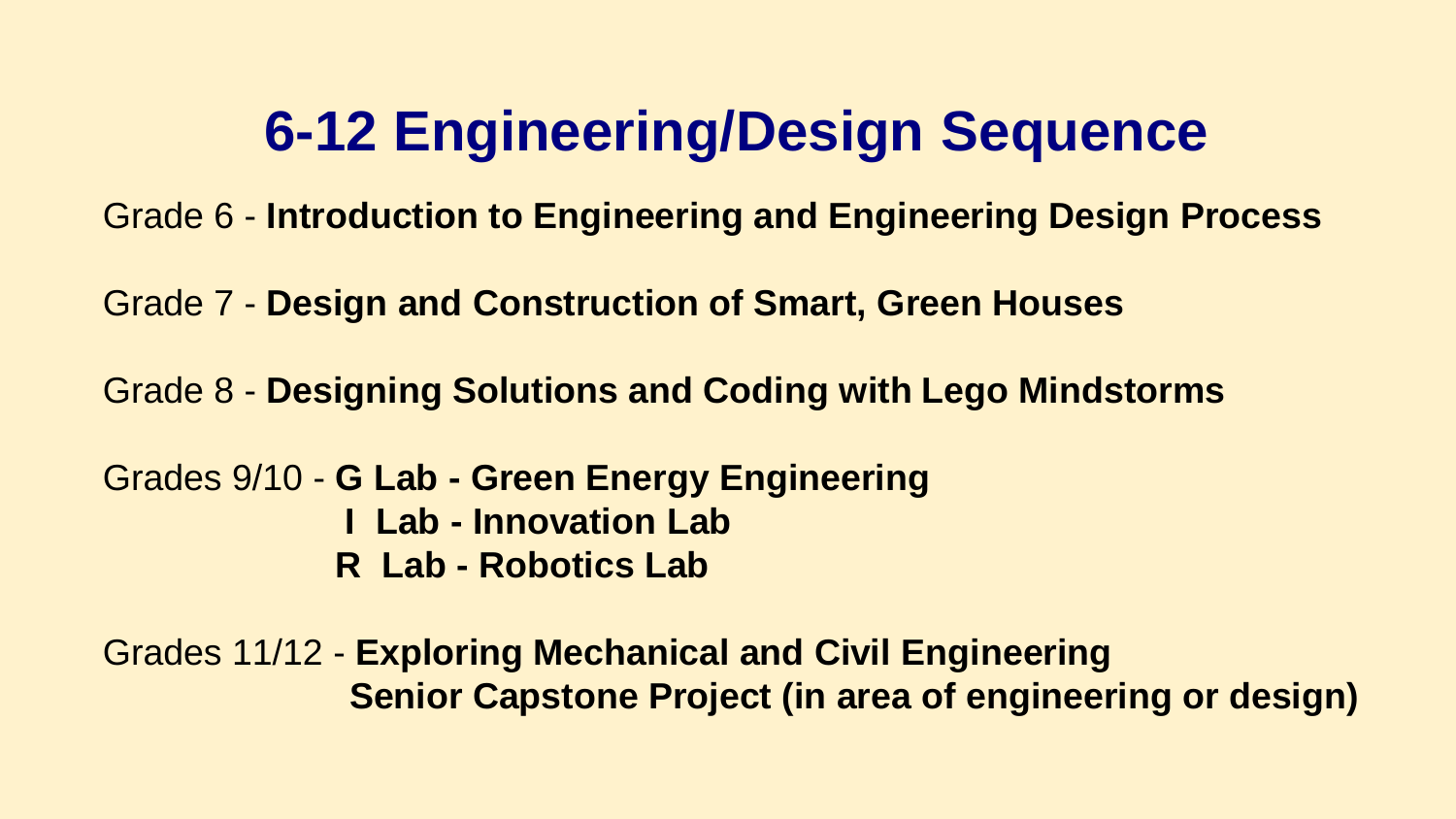### **Social Studies Department**

● **New Course Offering\*\*\* AP Psychology pg. 78**